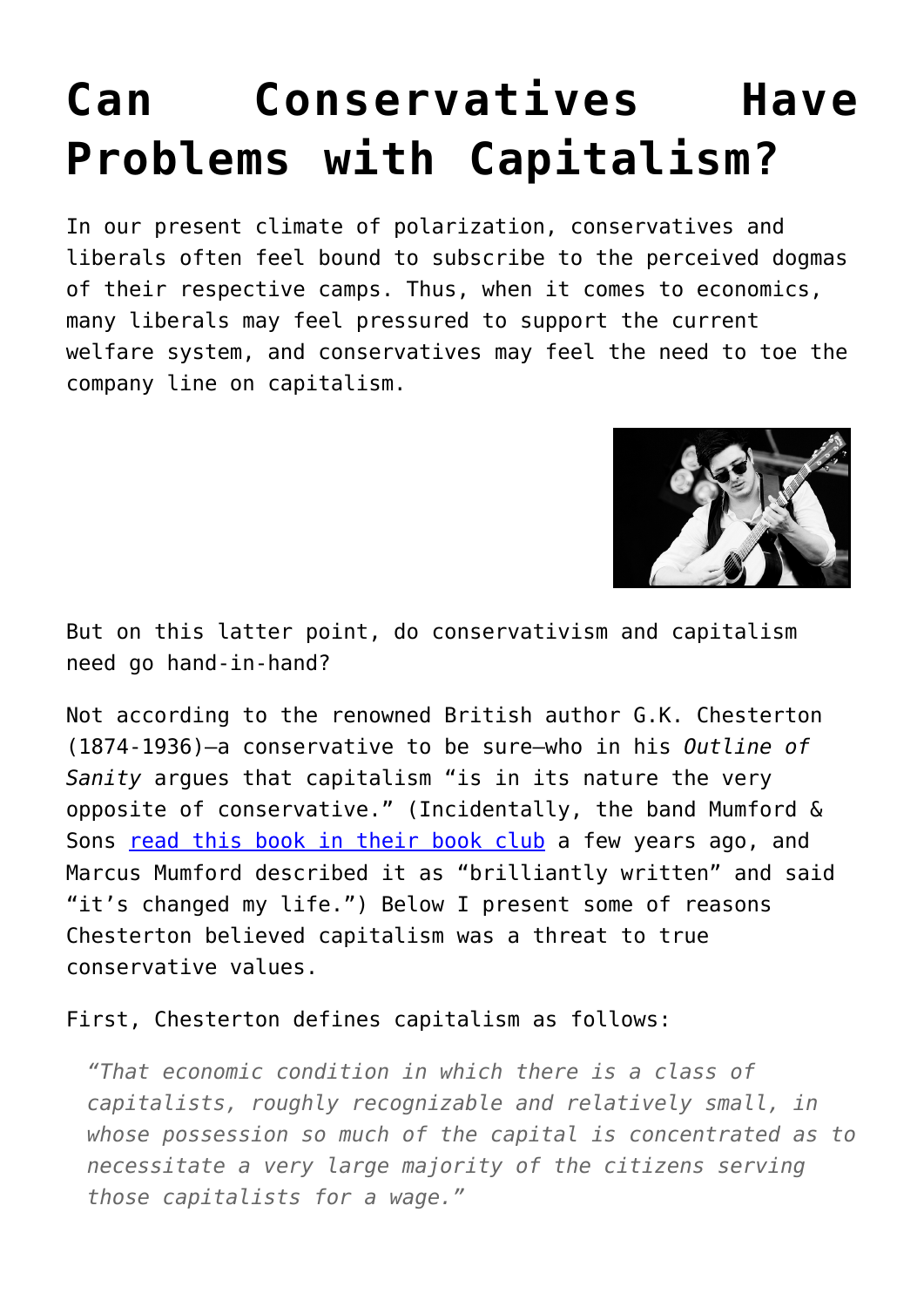

In an article last year entitled ["The Conservative Case](http://theweek.com/articles/448461/conservative-case-against-capitalism) [against Capitalism,"](http://theweek.com/articles/448461/conservative-case-against-capitalism) Michael Brendan Dougherty described what Chesterton opposed as "patrimonial capitalism."

The original appeal of capitalism—what Chesterton refers to as the "bargain" between capitalists and wage earners—was that it would provide a satisfactory wage to the laborer. And in the beginning, Chesterton believes that it did work out this way.

"But," writes Chesterton, "the only original case for capitalism collapses entirely, if we have to ask either party to go on for the good of the public. If capitalism cannot pay what will tempt men to work, capitalism is on capitalist principles simply bankrupt."

According to Chesterton, this is the direction capitalism tends, leading him to describe it as becoming "contradictory":

*"When most men are wage earners, it is more and more difficult for most men to be customers. For the capitalist is always trying to cut down what his servant demands, and in doing so is cutting down what his customer can spend. As soon*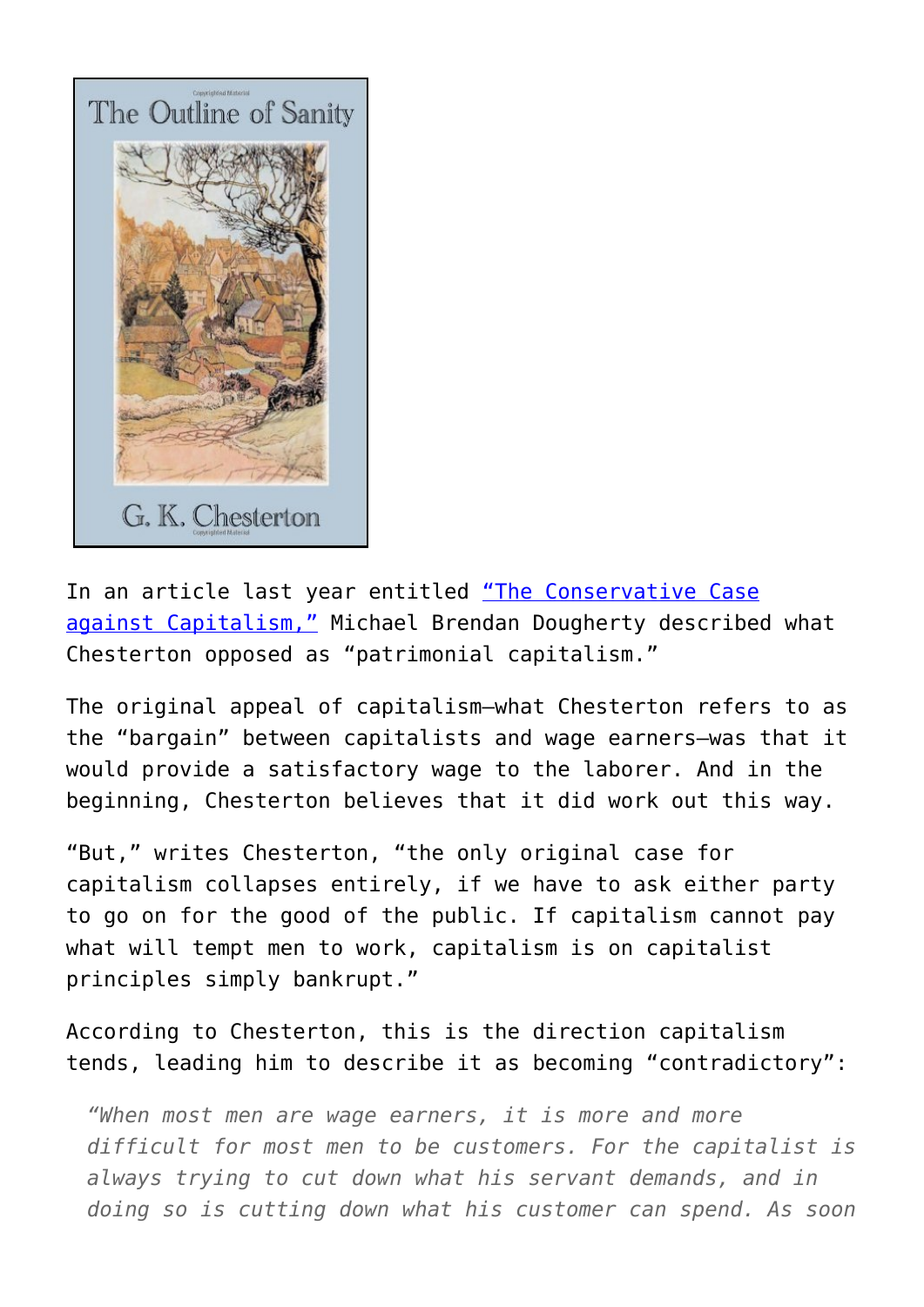*as his business is in any difficulties… he tries to reduce what he has to spend on wages, and in doing so reduces what others have to spend… He is wanting the same man to be rich and poor at the same time."*

Most people support capitalism under the guise that it upholds and spreads the ideal of freedom. But Chesterton believed that capitalism actually results in the progressive enslavement of more and more people, or what his friend Hilaire Belloc called in his book of the same name "The Servile State":

*"For what I complain of, in the current defence of existing capitalism, is that defence of keeping most men in wage dependence; that is, keeping most men without capital… What is really a long way off is this individuality and liberty the [newspapers] praised."*

Many also support capitalism in the belief that it promotes "competition." Chesterton grants that there is competition within the capitalist system, but remarks that it is "a competition in servility." The modern worker "thinks in terms of wages; that is, he has forgotten the real meaning of wealth… from the moment he wakes up to the moment he goes to sleep again, his life is run in grooves made for him by other people… His highest ambition is concerned with getting this or that subordinate post in a business that is already a bureaucracy."

However, all of Chesterton's critiques of capitalism did not amount to a predilection for socialism, which he defines as "a system which makes the corporate unity of society responsible for all its economic processes, or all those affecting life and essential living." He believed that socialism equally failed to uphold the value of liberty.

Interestingly, Chesterton pointed out the irony that the capitalist world looked very much like the socialist world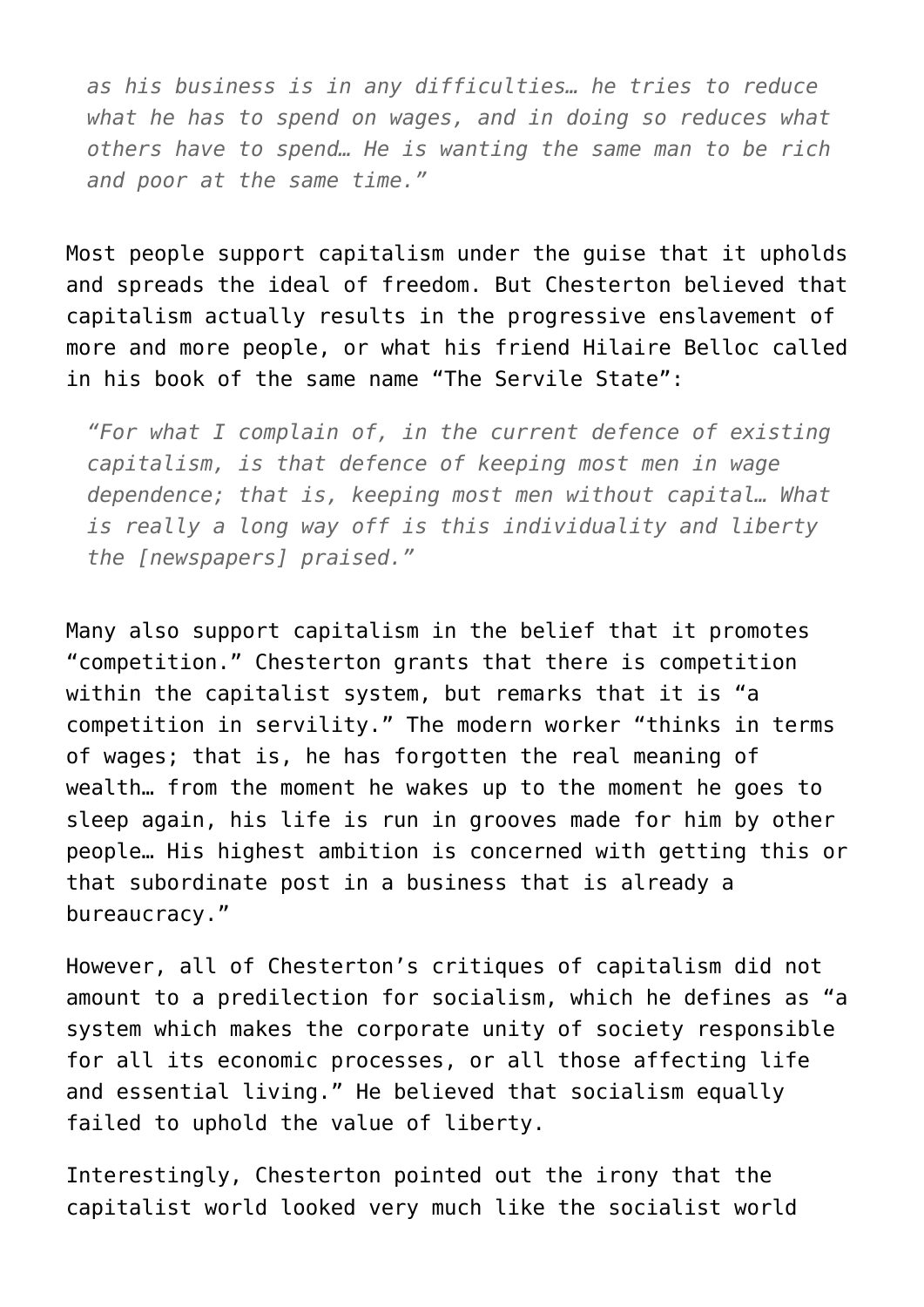capitalists constantly warned about: "a flat wilderness of standardization."

## Put more strongly:

*"Indeed, as has already been noted, there is not much difference between the present world and Socialism; except that we have left out the less important and more ornamental notions of Socialism, such additional fancies as justice, citizenship, the abolition of hunger and so on. We have already accepted anything that anybody of intelligence ever disliked in Socialism… In so far as the world of [H.G.] Wells and [Sidney] Webb was criticized as a centralized, impersonal and monotonous civilization, that is an exact description of existing civilization. Nothing has been left out but some idle fancies about feeding the poor or giving rights to the populace. In every other way the unification and regimentation is already complete. Utopia has done its worst. Capitalism has done all that Socialism threatened to do. The clerk has exactly the sort of passive functions and permissive pleasure that we would have in the most monstrous model village."*

Periodically, Chesterton noted, the proponents of capitalism also end up "fall[ing] back on the rhetoric of Socialism," inasmuch as they appeal to the need for people to keep working (or spending) "in the interests of the public"—a "sort of sentimental version of general social responsibility."

Between the Scylla and Charybdis of capitalism and socialism, Chesterton recommended a middle way, a truly conservative way rooted in the past way of life that had proven itself for thousands of years prior to the advent of modern capitalism. He called this way "Distributism" ("an awkward but accurate name," Chesterton wrote), and it stood for the protection of private property, liberty, individual creativity, selfsufficiency, and balance. It envisioned a return to the small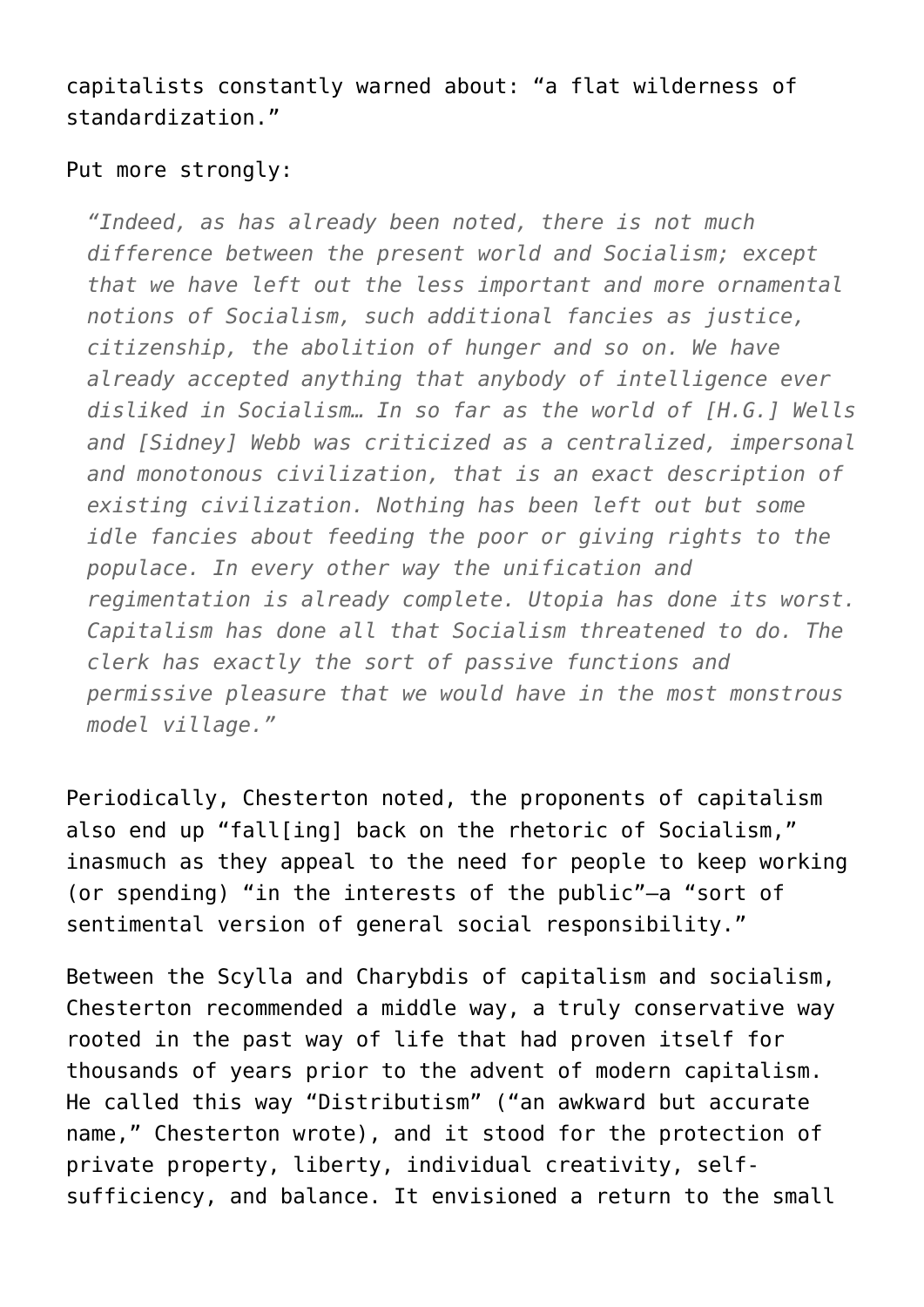family farm, the tradesman, the guild, and the small business.



As Chesterton notes, capitalists' primary charge against this vision was that it was utopian and nostalgic. But he throws this charge back on capitalists:

*"They are always telling us that we think we can bring back the past, or the barbarous simplicity and superstition of the past; apparently under the impression that we want to bring back the ninth century. But they really do think they can bring back the nineteenth century. They are always telling us that this or that tradition has gone forever; that this or that craft or creed has gone forever; but they dare not face the fact that their own vulgar and huckstering commerce has gone forever… They have no reason whatever for believing that there will be a revival of trade, except that their great grandfathers would have found it impossible to believe in a decline of trade. They have no conceivable ground for supposing that we shall grow richer, except that our ancestors never prepared us for the prospect of growing poorer."*

In sum, Chesterton believed that capitalism was a historical novelty that made only a small minority of people free, prosperous, and happy. The rest it reduced to the servitude of